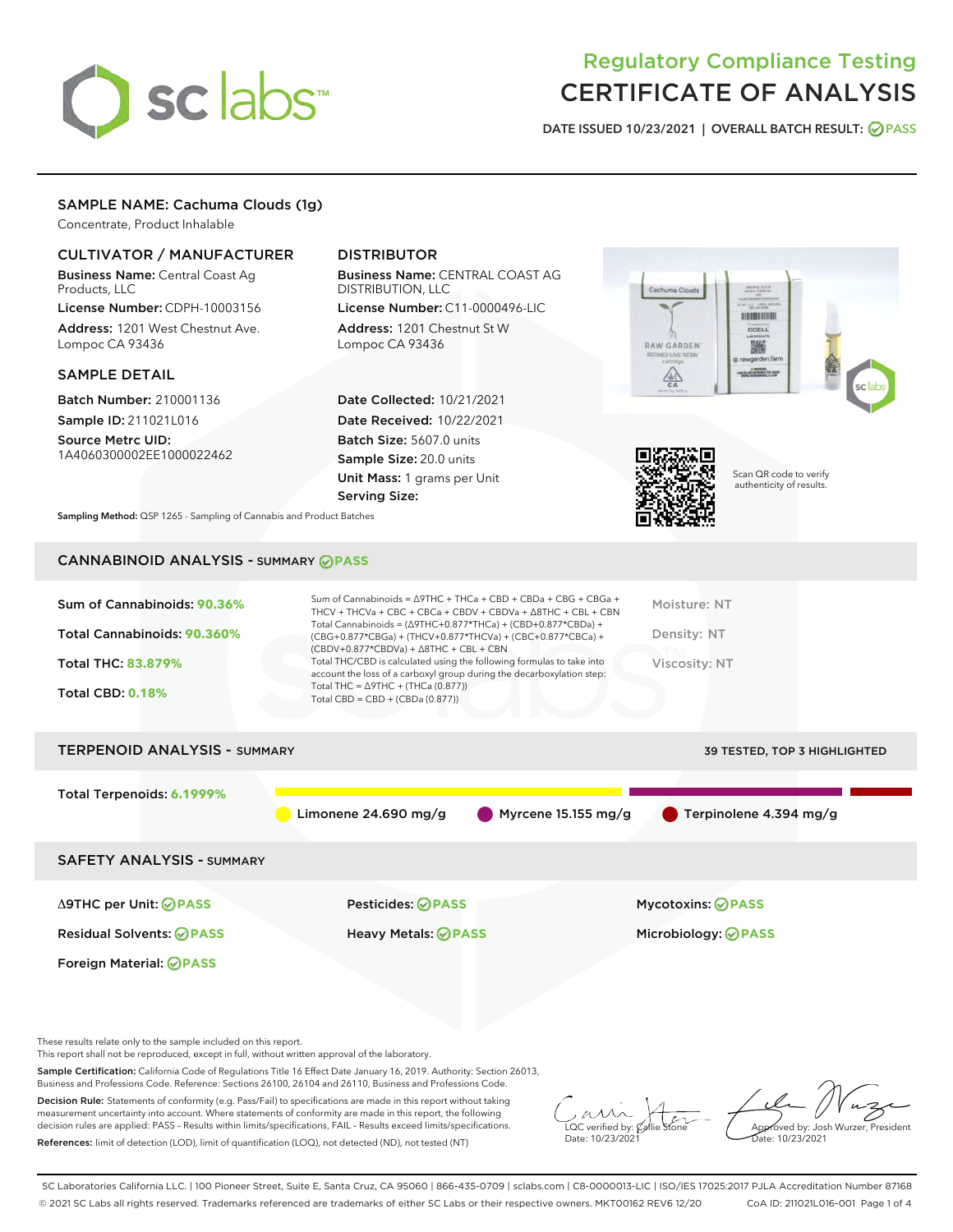



CACHUMA CLOUDS (1G) | DATE ISSUED 10/23/2021 | OVERALL BATCH RESULT: **○** PASS

#### CANNABINOID TEST RESULTS - 10/23/2021 2 PASS

Tested by high-performance liquid chromatography with diode-array detection (HPLC-DAD). **Method:** QSP 1157 - Analysis of Cannabinoids by HPLC-DAD

#### TOTAL CANNABINOIDS: **90.360%**

Total Cannabinoids (Total THC) + (Total CBD) + (Total CBG) + (Total THCV) + (Total CBC) + (Total CBDV) + ∆8THC + CBL + CBN

TOTAL THC: **83.879%** Total THC (∆9THC+0.877\*THCa)

TOTAL CBD: **0.18%**

Total CBD (CBD+0.877\*CBDa)

TOTAL CBG: 5.471% Total CBG (CBG+0.877\*CBGa)

TOTAL THCV: 0.56% Total THCV (THCV+0.877\*THCVa)

TOTAL CBC: ND Total CBC (CBC+0.877\*CBCa)

TOTAL CBDV: ND Total CBDV (CBDV+0.877\*CBDVa)

| <b>COMPOUND</b>  | LOD/LOQ<br>(mg/g)          | <b>MEASUREMENT</b><br><b>UNCERTAINTY</b><br>mg/g | <b>RESULT</b><br>(mg/g) | <b>RESULT</b><br>(%) |
|------------------|----------------------------|--------------------------------------------------|-------------------------|----------------------|
| <b>A9THC</b>     | 0.06/0.26                  | ±28.854                                          | 838.79                  | 83.879               |
| <b>CBG</b>       | 0.06/0.19                  | ±2.156                                           | 54.71                   | 5.471                |
| <b>THCV</b>      | 0.1 / 0.2                  | ±0.28                                            | 5.6                     | 0.56                 |
| $\triangle$ 8THC | 0.1/0.4                    | ±0.14                                            | 1.8                     | 0.18                 |
| <b>CBD</b>       | 0.07/0.29                  | ±0.083                                           | 1.80                    | 0.180                |
| <b>CBN</b>       | 0.1/0.3                    | ±0.06                                            | 0.9                     | 0.09                 |
| <b>THCa</b>      | 0.05/0.14                  | N/A                                              | <b>ND</b>               | <b>ND</b>            |
| <b>THCVa</b>     | 0.07/0.20                  | N/A                                              | <b>ND</b>               | <b>ND</b>            |
| <b>CBDa</b>      | 0.02/0.19                  | N/A                                              | <b>ND</b>               | <b>ND</b>            |
| <b>CBDV</b>      | 0.04/0.15                  | N/A                                              | <b>ND</b>               | <b>ND</b>            |
| <b>CBDVa</b>     | 0.03/0.53                  | N/A                                              | <b>ND</b>               | <b>ND</b>            |
| <b>CBGa</b>      | 0.1 / 0.2                  | N/A                                              | <b>ND</b>               | <b>ND</b>            |
| <b>CBL</b>       | 0.06 / 0.24                | N/A                                              | <b>ND</b>               | <b>ND</b>            |
| <b>CBC</b>       | 0.2 / 0.5                  | N/A                                              | <b>ND</b>               | <b>ND</b>            |
| <b>CBCa</b>      | 0.07/0.28                  | N/A                                              | <b>ND</b>               | <b>ND</b>            |
|                  | <b>SUM OF CANNABINOIDS</b> |                                                  | 903.60 mg/g             | 90.36%               |

**UNIT MASS: 1 grams per Unit**

| ∆9THC per Unit                        | 1120 per-package limit     | 838.79 mg/unit<br><b>PASS</b> |
|---------------------------------------|----------------------------|-------------------------------|
| <b>Total THC per Unit</b>             |                            | 838.79 mg/unit                |
| <b>CBD per Unit</b>                   |                            | $1.80$ mg/unit                |
| <b>Total CBD per Unit</b>             |                            | $1.80$ mg/unit                |
| Sum of Cannabinoids<br>per Unit       |                            | 903.60 mg/unit                |
| <b>Total Cannabinoids</b><br>per Unit |                            | 903.60 mg/unit                |
| <b>MOISTURE TEST RESULT</b>           | <b>DENSITY TEST RESULT</b> | <b>VISCOSITY TEST RESULT</b>  |

Not Tested

Not Tested

Not Tested

#### TERPENOID TEST RESULTS - 10/23/2021

Terpene analysis utilizing gas chromatography-flame ionization detection (GC-FID). **Method:** QSP 1192 - Analysis of Terpenoids by GC-FID

| <b>COMPOUND</b>         | LOD/LOQ<br>(mg/g) | <b>MEASUREMENT</b><br><b>UNCERTAINTY</b><br>mg/g | <b>RESULT</b><br>(mg/g)                         | <b>RESULT</b><br>(%) |
|-------------------------|-------------------|--------------------------------------------------|-------------------------------------------------|----------------------|
| Limonene                | 0.005 / 0.016     | ±0.3531                                          | 24.690                                          | 2.4690               |
| <b>Myrcene</b>          | 0.008 / 0.025     | ±0.1955                                          | 15.155                                          | 1.5155               |
| Terpinolene             | 0.008 / 0.026     | ±0.0901                                          | 4.394                                           | 0.4394               |
| $\beta$ Caryophyllene   | 0.004 / 0.012     | ±0.1429                                          | 4.013                                           | 0.4013               |
| $\beta$ Pinene          | 0.004 / 0.014     | ±0.0407                                          | 3.541                                           | 0.3541               |
| Linalool                | 0.009 / 0.032     | ±0.1024                                          | 2.694                                           | 0.2694               |
| $\alpha$ Pinene         | 0.005 / 0.017     | ±0.0210                                          | 2.437                                           | 0.2437               |
| $\alpha$ Humulene       | 0.009/0.029       | ±0.0319                                          | 0.994                                           | 0.0994               |
| Fenchol                 | 0.010 / 0.034     | ±0.0364                                          | 0.941                                           | 0.0941               |
| Ocimene                 | 0.011 / 0.038     | ±0.0260                                          | 0.810                                           | 0.0810               |
| Camphene                | 0.005 / 0.015     | ±0.0051                                          | 0.447                                           | 0.0447               |
| Terpineol               | 0.016 / 0.055     | ±0.0274                                          | 0.447                                           | 0.0447               |
| trans-ß-Farnesene       | 0.008 / 0.025     | ±0.0133                                          | 0.376                                           | 0.0376               |
| $\alpha$ Phellandrene   | 0.006 / 0.020     | ±0.0026                                          | 0.193                                           | 0.0193               |
| 3 Carene                | 0.005 / 0.018     | ±0.0020                                          | 0.143                                           | 0.0143               |
| Borneol                 | 0.005 / 0.016     | ±0.0060                                          | 0.143                                           | 0.0143               |
| $\alpha$ Terpinene      | 0.005 / 0.017     | ±0.0020                                          | 0.135                                           | 0.0135               |
| $\gamma$ Terpinene      | 0.006 / 0.018     | ±0.0017                                          | 0.097                                           | 0.0097               |
| Fenchone                | 0.009 / 0.028     | ±0.0026                                          | 0.089                                           | 0.0089               |
| Nerolidol               | 0.009 / 0.028     | ±0.0038                                          | 0.060                                           | 0.0060               |
| Valencene               | 0.009 / 0.030     | ±0.0033                                          | 0.048                                           | 0.0048               |
| $\alpha$ Bisabolol      | 0.008 / 0.026     | ±0.0020                                          | 0.038                                           | 0.0038               |
| Guaiol                  | 0.009 / 0.030     | ±0.0017                                          | 0.036                                           | 0.0036               |
| Eucalyptol              | 0.006 / 0.018     | ±0.0006                                          | 0.025                                           | 0.0025               |
| Citronellol             | 0.003 / 0.010     | ±0.0009                                          | 0.019                                           | 0.0019               |
| Sabinene                | 0.004 / 0.014     | ±0.0002                                          | 0.017                                           | 0.0017               |
| Geraniol                | 0.002 / 0.007     | ±0.0007                                          | 0.017                                           | 0.0017               |
| p-Cymene                | 0.005 / 0.016     | N/A                                              | <loq< th=""><th><loq< th=""></loq<></th></loq<> | <loq< th=""></loq<>  |
| Sabinene Hydrate        | 0.006 / 0.022     | N/A                                              | <loq< th=""><th><loq< th=""></loq<></th></loq<> | <loq< th=""></loq<>  |
| Nerol                   | 0.003 / 0.011     | N/A                                              | <loq< th=""><th><loq< th=""></loq<></th></loq<> | <loq< th=""></loq<>  |
| (-)-Isopulegol          | 0.005 / 0.016     | N/A                                              | ND                                              | ND                   |
| Camphor                 | 0.006 / 0.019     | N/A                                              | ND                                              | ND                   |
| Isoborneol              | 0.004 / 0.012     | N/A                                              | <b>ND</b>                                       | ND                   |
| Menthol                 | 0.008 / 0.025     | N/A                                              | ND                                              | ND                   |
| $R-(+)$ -Pulegone       | 0.003 / 0.011     | N/A                                              | ND                                              | ND                   |
| <b>Geranyl Acetate</b>  | 0.004 / 0.014     | N/A                                              | <b>ND</b>                                       | ND                   |
| $\alpha$ Cedrene        | 0.005 / 0.016     | N/A                                              | ND                                              | ND                   |
| Caryophyllene<br>Oxide  | 0.010 / 0.033     | N/A                                              | ND                                              | ND                   |
| Cedrol                  | 0.008 / 0.027     | N/A                                              | ND                                              | ND                   |
| <b>TOTAL TERPENOIDS</b> |                   |                                                  | 61.999 mg/g                                     | 6.1999%              |

SC Laboratories California LLC. | 100 Pioneer Street, Suite E, Santa Cruz, CA 95060 | 866-435-0709 | sclabs.com | C8-0000013-LIC | ISO/IES 17025:2017 PJLA Accreditation Number 87168 © 2021 SC Labs all rights reserved. Trademarks referenced are trademarks of either SC Labs or their respective owners. MKT00162 REV6 12/20 CoA ID: 211021L016-001 Page 2 of 4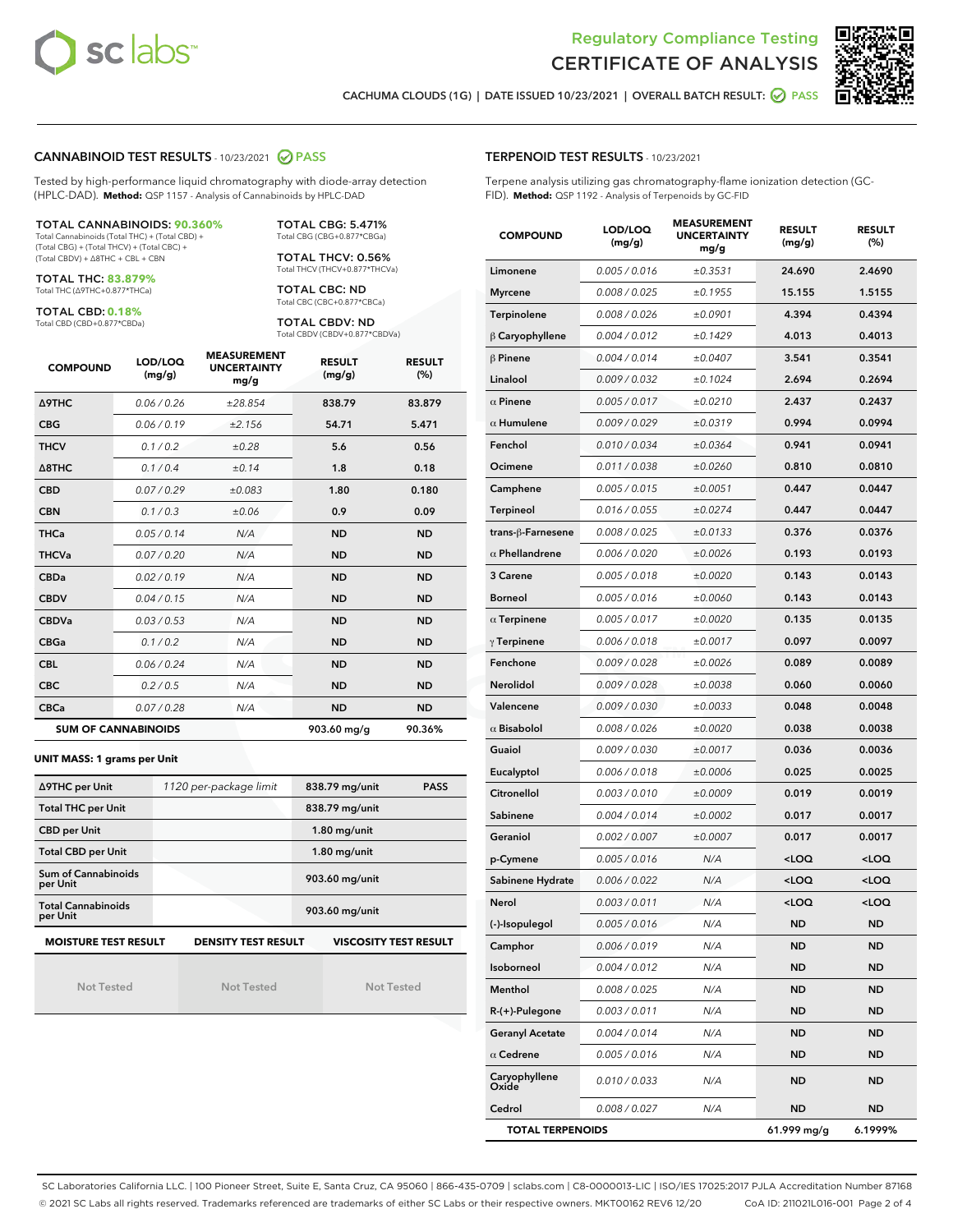



CACHUMA CLOUDS (1G) | DATE ISSUED 10/23/2021 | OVERALL BATCH RESULT: @ PASS

#### CATEGORY 1 PESTICIDE TEST RESULTS - 10/23/2021 @ PASS

Pesticide and plant growth regulator analysis utilizing high-performance liquid chromatography-mass spectrometry (HPLC-MS) or gas chromatography-mass spectrometry (GC-MS). \*GC-MS utilized where indicated. **Method:** QSP 1212 - Analysis of Pesticides and Mycotoxins by LC-MS or QSP 1213 - Analysis of Pesticides by GC-MS

| <b>COMPOUND</b>             | LOD/LOQ<br>$(\mu g/g)$ | <b>ACTION</b><br><b>LIMIT</b><br>$(\mu g/g)$ | <b>MEASUREMENT</b><br><b>UNCERTAINTY</b><br>$\mu$ g/g | <b>RESULT</b><br>$(\mu g/g)$ | <b>RESULT</b> |
|-----------------------------|------------------------|----------------------------------------------|-------------------------------------------------------|------------------------------|---------------|
| Aldicarb                    | 0.03 / 0.08            | $\ge$ LOD                                    | N/A                                                   | <b>ND</b>                    | <b>PASS</b>   |
| Carbofuran                  | 0.02 / 0.05            | $\ge$ LOD                                    | N/A                                                   | <b>ND</b>                    | <b>PASS</b>   |
| Chlordane*                  | 0.03 / 0.08            | $\ge$ LOD                                    | N/A                                                   | <b>ND</b>                    | <b>PASS</b>   |
| Chlorfenapyr*               | 0.03/0.10              | $\ge$ LOD                                    | N/A                                                   | <b>ND</b>                    | <b>PASS</b>   |
| Chlorpyrifos                | 0.02 / 0.06            | $\ge$ LOD                                    | N/A                                                   | <b>ND</b>                    | <b>PASS</b>   |
| Coumaphos                   | 0.02 / 0.07            | $\ge$ LOD                                    | N/A                                                   | <b>ND</b>                    | <b>PASS</b>   |
| Daminozide                  | 0.02 / 0.07            | $\ge$ LOD                                    | N/A                                                   | <b>ND</b>                    | <b>PASS</b>   |
| <b>DDVP</b><br>(Dichlorvos) | 0.03/0.09              | $>$ LOD                                      | N/A                                                   | <b>ND</b>                    | <b>PASS</b>   |
| Dimethoate                  | 0.03/0.08              | $\ge$ LOD                                    | N/A                                                   | <b>ND</b>                    | <b>PASS</b>   |
| Ethoprop(hos)               | 0.03 / 0.10            | $>$ LOD                                      | N/A                                                   | <b>ND</b>                    | <b>PASS</b>   |
| Etofenprox                  | 0.02 / 0.06            | $\ge$ LOD                                    | N/A                                                   | <b>ND</b>                    | <b>PASS</b>   |
| Fenoxycarb                  | 0.03/0.08              | $\ge$ LOD                                    | N/A                                                   | <b>ND</b>                    | <b>PASS</b>   |
| Fipronil                    | 0.03/0.08              | $\ge$ LOD                                    | N/A                                                   | <b>ND</b>                    | <b>PASS</b>   |
| Imazalil                    | 0.02 / 0.06            | $>$ LOD                                      | N/A                                                   | <b>ND</b>                    | <b>PASS</b>   |
| <b>Methiocarb</b>           | 0.02 / 0.07            | $\ge$ LOD                                    | N/A                                                   | <b>ND</b>                    | <b>PASS</b>   |
| Methyl<br>parathion         | 0.03/0.10              | $\ge$ LOD                                    | N/A                                                   | <b>ND</b>                    | <b>PASS</b>   |
| <b>Mevinphos</b>            | 0.03/0.09              | $\ge$ LOD                                    | N/A                                                   | <b>ND</b>                    | <b>PASS</b>   |
| Paclobutrazol               | 0.02 / 0.05            | $>$ LOD                                      | N/A                                                   | <b>ND</b>                    | <b>PASS</b>   |
| Propoxur                    | 0.03/0.09              | $\ge$ LOD                                    | N/A                                                   | <b>ND</b>                    | <b>PASS</b>   |
| Spiroxamine                 | 0.03 / 0.08            | $\ge$ LOD                                    | N/A                                                   | <b>ND</b>                    | <b>PASS</b>   |
| Thiacloprid                 | 0.03/0.10              | $\ge$ LOD                                    | N/A                                                   | <b>ND</b>                    | <b>PASS</b>   |

#### CATEGORY 2 PESTICIDE TEST RESULTS - 10/23/2021 @ PASS

| <b>COMPOUND</b>          | LOD/LOO<br>$(\mu g/g)$ | <b>ACTION</b><br>LIMIT<br>$(\mu g/g)$ | <b>MEASUREMENT</b><br><b>UNCERTAINTY</b><br>µg/g | <b>RESULT</b><br>$(\mu g/g)$ | <b>RESULT</b> |
|--------------------------|------------------------|---------------------------------------|--------------------------------------------------|------------------------------|---------------|
| Abamectin                | 0.03/0.10              | 0.1                                   | N/A                                              | <b>ND</b>                    | <b>PASS</b>   |
| Acephate                 | 0.02/0.07              | 0.1                                   | N/A                                              | <b>ND</b>                    | <b>PASS</b>   |
| Acequinocyl              | 0.02/0.07              | 0.1                                   | N/A                                              | <b>ND</b>                    | <b>PASS</b>   |
| Acetamiprid              | 0.02/0.05              | 0.1                                   | N/A                                              | <b>ND</b>                    | <b>PASS</b>   |
| Azoxystrobin             | 0.02/0.07              | 0.1                                   | N/A                                              | <b>ND</b>                    | <b>PASS</b>   |
| <b>Bifenazate</b>        | 0.01/0.04              | 0.1                                   | N/A                                              | <b>ND</b>                    | <b>PASS</b>   |
| <b>Bifenthrin</b>        | 0.02/0.05              | 3                                     | N/A                                              | <b>ND</b>                    | <b>PASS</b>   |
| <b>Boscalid</b>          | 0.03/0.09              | 0.1                                   | N/A                                              | <b>ND</b>                    | <b>PASS</b>   |
| Captan                   | 0.19/0.57              | 0.7                                   | N/A                                              | <b>ND</b>                    | <b>PASS</b>   |
| Carbaryl                 | 0.02/0.06              | 0.5                                   | N/A                                              | <b>ND</b>                    | <b>PASS</b>   |
| Chlorantranilip-<br>role | 0.04/0.12              | 10                                    | N/A                                              | <b>ND</b>                    | <b>PASS</b>   |
| Clofentezine             | 0.03/0.09              | 0.1                                   | N/A                                              | <b>ND</b>                    | <b>PASS</b>   |

# CATEGORY 2 PESTICIDE TEST RESULTS - 10/23/2021 continued

| <b>COMPOUND</b>               | LOD/LOQ<br>(µg/g) | <b>ACTION</b><br><b>LIMIT</b><br>$(\mu g/g)$ | <b>MEASUREMENT</b><br><b>UNCERTAINTY</b><br>µg/g | <b>RESULT</b><br>(µg/g) | <b>RESULT</b> |
|-------------------------------|-------------------|----------------------------------------------|--------------------------------------------------|-------------------------|---------------|
| Cyfluthrin                    | 0.12 / 0.38       | $\overline{c}$                               | N/A                                              | ND                      | <b>PASS</b>   |
| Cypermethrin                  | 0.11 / 0.32       | $\mathcal{I}$                                | N/A                                              | ND                      | <b>PASS</b>   |
| <b>Diazinon</b>               | 0.02 / 0.05       | 0.1                                          | N/A                                              | <b>ND</b>               | <b>PASS</b>   |
| Dimethomorph                  | 0.03 / 0.09       | 2                                            | N/A                                              | ND                      | <b>PASS</b>   |
| Etoxazole                     | 0.02 / 0.06       | 0.1                                          | N/A                                              | ND                      | <b>PASS</b>   |
| Fenhexamid                    | 0.03 / 0.09       | 0.1                                          | N/A                                              | ND                      | <b>PASS</b>   |
| Fenpyroximate                 | 0.02 / 0.06       | 0.1                                          | N/A                                              | <b>ND</b>               | <b>PASS</b>   |
| Flonicamid                    | 0.03 / 0.10       | 0.1                                          | N/A                                              | ND                      | <b>PASS</b>   |
| Fludioxonil                   | 0.03 / 0.10       | 0.1                                          | N/A                                              | ND                      | <b>PASS</b>   |
| Hexythiazox                   | 0.02 / 0.07       | 0.1                                          | N/A                                              | ND                      | <b>PASS</b>   |
| Imidacloprid                  | 0.04 / 0.11       | 5                                            | N/A                                              | ND                      | <b>PASS</b>   |
| Kresoxim-methyl               | 0.02 / 0.07       | 0.1                                          | N/A                                              | ND                      | <b>PASS</b>   |
| Malathion                     | 0.03 / 0.09       | 0.5                                          | N/A                                              | ND                      | <b>PASS</b>   |
| Metalaxyl                     | 0.02 / 0.07       | $\overline{c}$                               | N/A                                              | ND                      | <b>PASS</b>   |
| Methomyl                      | 0.03 / 0.10       | $\mathbf{1}$                                 | N/A                                              | ND                      | <b>PASS</b>   |
| Myclobutanil                  | 0.03 / 0.09       | 0.1                                          | N/A                                              | <b>ND</b>               | <b>PASS</b>   |
| Naled                         | 0.02 / 0.07       | 0.1                                          | N/A                                              | ND                      | <b>PASS</b>   |
| Oxamyl                        | 0.04 / 0.11       | 0.5                                          | N/A                                              | ND                      | PASS          |
| Pentachloronitro-<br>benzene* | 0.03 / 0.09       | 0.1                                          | N/A                                              | ND                      | <b>PASS</b>   |
| Permethrin                    | 0.04 / 0.12       | 0.5                                          | N/A                                              | ND                      | <b>PASS</b>   |
| Phosmet                       | 0.03 / 0.10       | 0.1                                          | N/A                                              | ND                      | <b>PASS</b>   |
| Piperonylbu-<br>toxide        | 0.02 / 0.07       | 3                                            | N/A                                              | <b>ND</b>               | <b>PASS</b>   |
| Prallethrin                   | 0.03 / 0.08       | 0.1                                          | N/A                                              | ND                      | <b>PASS</b>   |
| Propiconazole                 | 0.02 / 0.07       | 0.1                                          | N/A                                              | <b>ND</b>               | <b>PASS</b>   |
| Pyrethrins                    | 0.04 / 0.12       | 0.5                                          | N/A                                              | ND                      | <b>PASS</b>   |
| Pyridaben                     | 0.02 / 0.07       | 0.1                                          | N/A                                              | <b>ND</b>               | <b>PASS</b>   |
| Spinetoram                    | 0.02 / 0.07       | 0.1                                          | N/A                                              | ND                      | <b>PASS</b>   |
| Spinosad                      | 0.02 / 0.07       | 0.1                                          | N/A                                              | ND                      | <b>PASS</b>   |
| Spiromesifen                  | 0.02 / 0.05       | 0.1                                          | N/A                                              | <b>ND</b>               | <b>PASS</b>   |
| Spirotetramat                 | 0.02 / 0.06       | 0.1                                          | N/A                                              | ND                      | <b>PASS</b>   |
| Tebuconazole                  | 0.02 / 0.07       | 0.1                                          | N/A                                              | ND                      | <b>PASS</b>   |
| Thiamethoxam                  | 0.03 / 0.10       | 5                                            | N/A                                              | <b>ND</b>               | <b>PASS</b>   |
| Trifloxystrobin               | 0.03 / 0.08       | 0.1                                          | N/A                                              | <b>ND</b>               | <b>PASS</b>   |

SC Laboratories California LLC. | 100 Pioneer Street, Suite E, Santa Cruz, CA 95060 | 866-435-0709 | sclabs.com | C8-0000013-LIC | ISO/IES 17025:2017 PJLA Accreditation Number 87168 © 2021 SC Labs all rights reserved. Trademarks referenced are trademarks of either SC Labs or their respective owners. MKT00162 REV6 12/20 CoA ID: 211021L016-001 Page 3 of 4